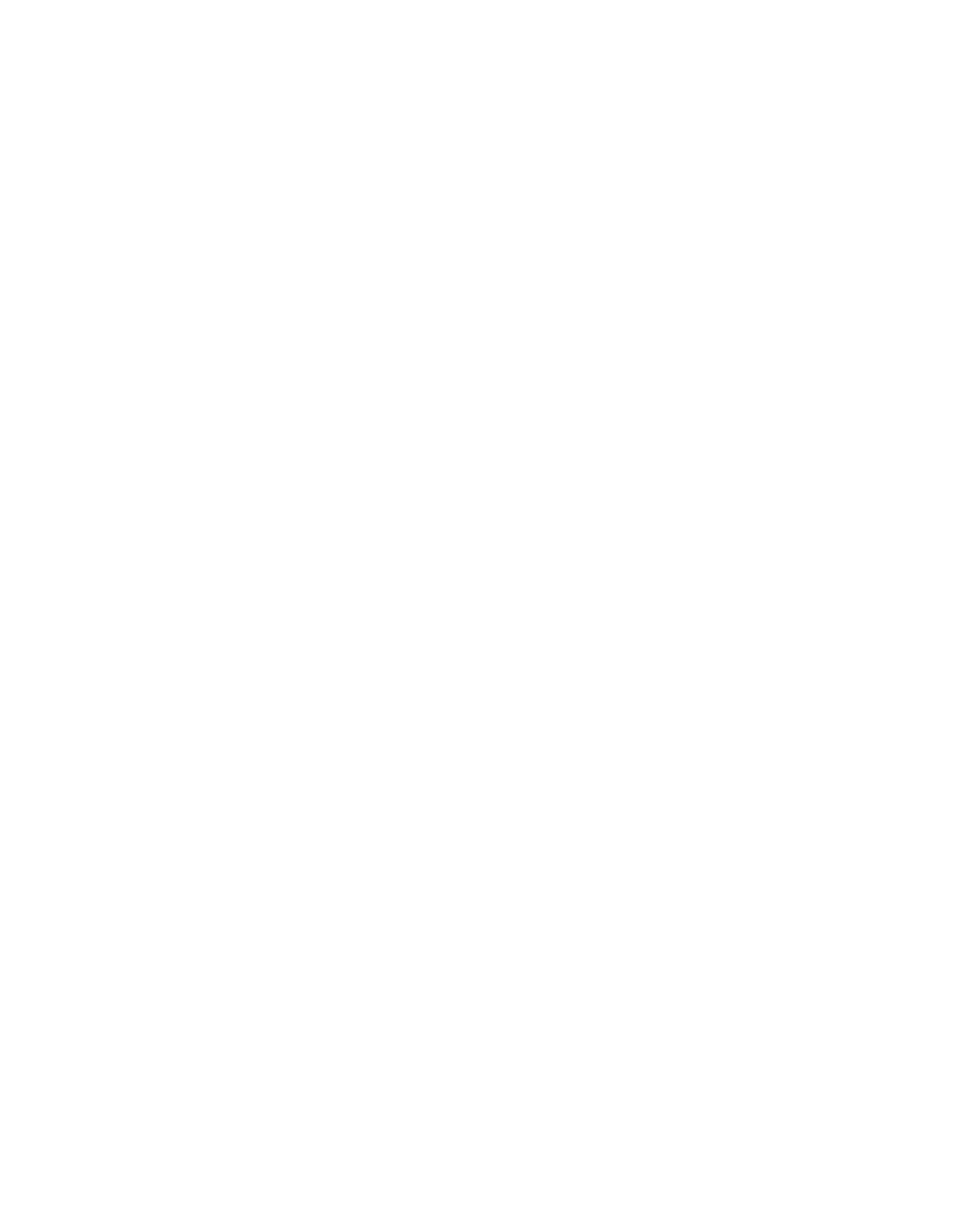

# **PROTECTED AREAS BILL 2010**

# **(No. 6 of 2010)**

# A

# BILL

# Entitled

**AN ACT** FOR THE DECLARATION AND MANAGEMENT OF PROTECTED AREAS OR AREAS WHERE SPECIAL MEASURES NEED TO BE TAKEN TO CONSERVE BIOLOGICAL DIVERSITY AND THE REGULATION OF BIOLOGICAL DIVERSITY AND PROSPECTING RESEARCH AND FOR RELATED MATTERS

**ENACTED** by the National Parliament of Solomon Islands.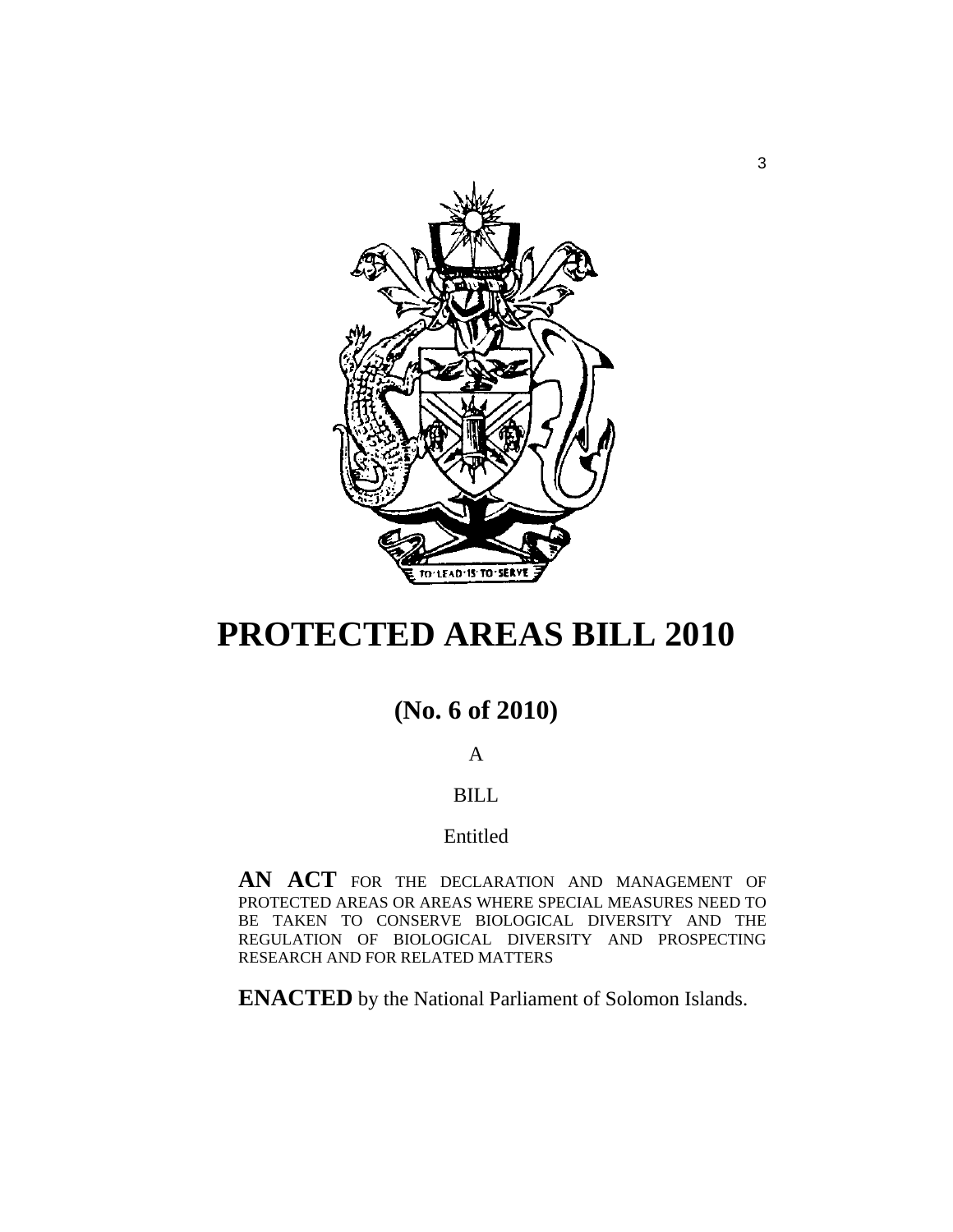#### **ARRANGEMENT OF CLAUSES**

#### **PART 1 - PRELIMINARY**

- 1. Short title and commencement
- 2. Interpretation
- 3. Objects of the Act

#### **PART 2 – ESTABLISHMENT, FUNCTIONS AND POWERS OF THE PROTECTED AREAS ADVISORY COMMITTEE**

- 4. Establishment of the Advisory Committee
- 5. Functions of the Advisory Committee
- 6. Powers of the Advisory Committee
- 7. Delegation of functions and powers
- 8. Meeting procedures
- 9. Allowances

#### **PART 3 – DECLARATION AND PROTECTION OF PROTECTED AREAS**

- 10. Declaration of protected areas
- 11. Register of protected areas
- 12. Management committees

#### **PART 4 – PROTECTED AREAS TRUST FUND**

- 13. Establishment of the Fund
- 14. Management of the Fund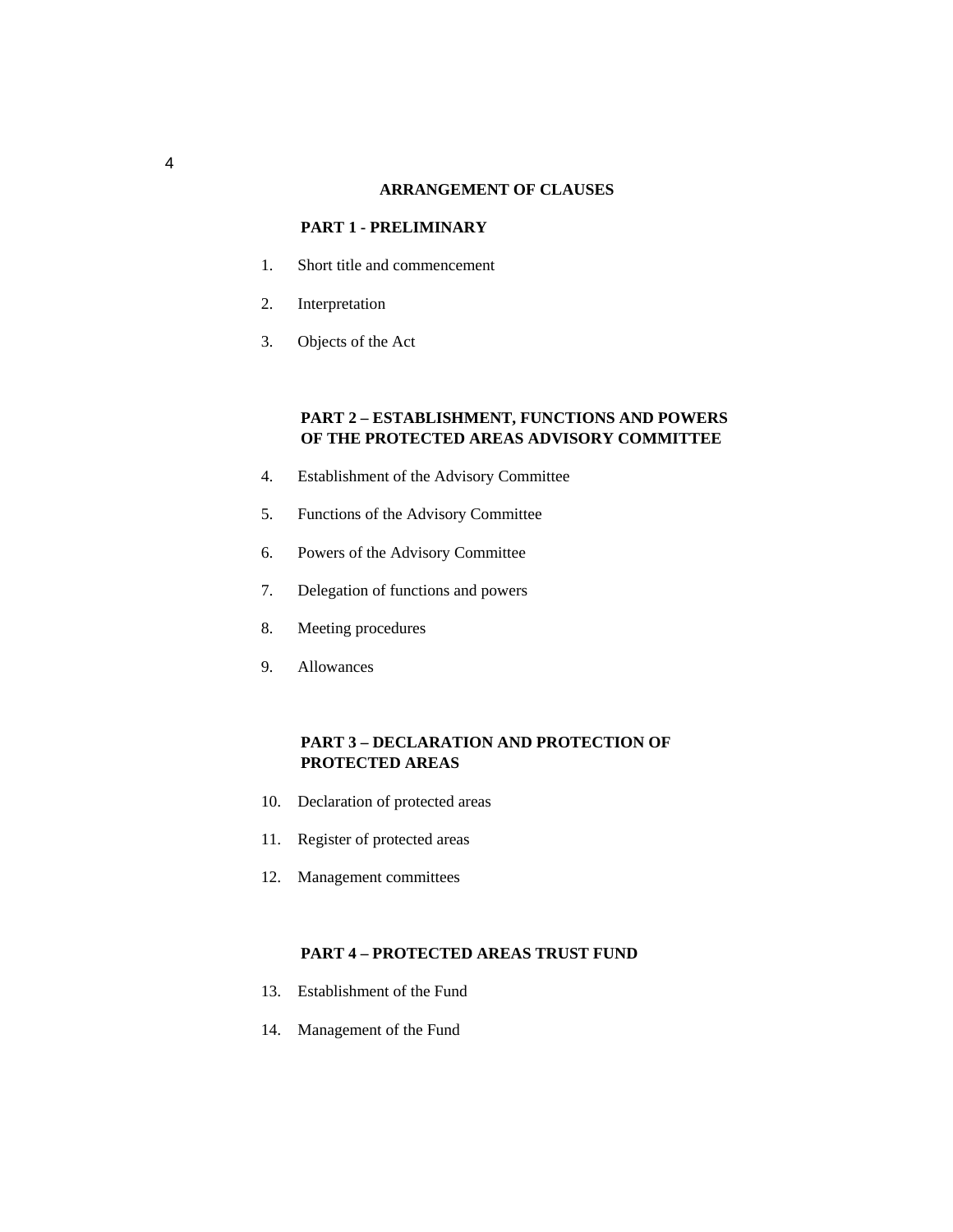15. Purpose of the Fund

### **PART 5 – REGULATION OF BIOLOGICAL DIVERSITY RESEARCH AND BIOLOGICAL PROSPECTING**

- 16. Prohibition on biodiversity or bioprospecting research
- 17. Power to issue permits
- 18. Application for permits

#### **PART 6 – ENFORCEMENT AND OTHER OFFENCES**

- 19. Appointment of inspectors
- 20. Powers of inspectors
- 21. Offence of obstruction
- 22. Infringement notices

#### **PART 7 - MISCELLANEOUS**

- 23. Appeal
- 24. Regulations
- 25. Exclusion of Research Act
- 26. Transitional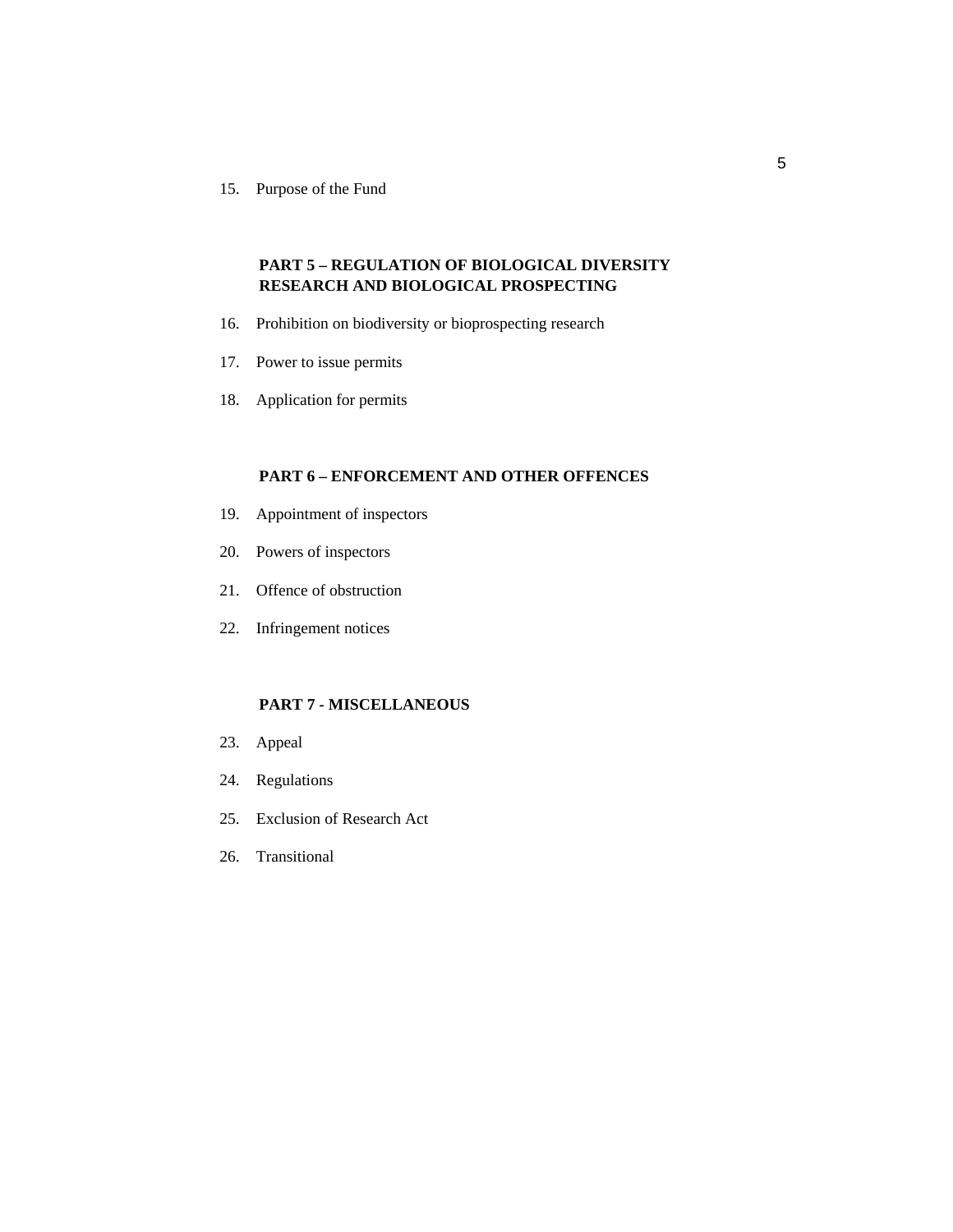# **PROTECTED AREAS BILL 2010**

#### **PART 1 - PRELIMINARY**

| Short title and<br>commencement | 1. | This Act may be cited as the Protected Areas Act 2010, and<br>commences on the day appointed by the Minister, by notice in the Gazette.                                                                                                                                                                                                                                                      |
|---------------------------------|----|----------------------------------------------------------------------------------------------------------------------------------------------------------------------------------------------------------------------------------------------------------------------------------------------------------------------------------------------------------------------------------------------|
| Interpretation                  | 2. | In this Act, unless the context otherwise requires –                                                                                                                                                                                                                                                                                                                                         |
|                                 |    | "Advisory Committee" means the Protected Areas Advisory<br>Committee established by section 4;                                                                                                                                                                                                                                                                                               |
|                                 |    | "area" means an area of land or water, and includes any<br>building, structure or thing;                                                                                                                                                                                                                                                                                                     |
|                                 |    | "biological diversity" means the variability among living<br>organisms from all sources, and includes terrestrial<br>and marine species (including the genes they contain)<br>and other aquatic ecosystems and the ecological<br>complexes of which they are part and the diversity<br>within species, between species and of ecosystems,<br>and "biodiversity" has a corresponding meaning; |
|                                 |    | "biological resources" includes genetic resources, traditional<br>knowledge, organisms or parts thereof, populations<br>of species, any other biotic component of ecosystems<br>with actual or potential use or value for humanity;                                                                                                                                                          |
|                                 |    | "biological prospecting" means the search for plant, animal<br>or marine species from which medicinal drugs or<br>other commercially valuable compounds can be<br>obtained, and "bioprospecting" has a corresponding<br>meaning;                                                                                                                                                             |
|                                 |    | "biotechnology" means any technological application that<br>uses biological systems, living organisms, or<br>derivatives thereof, to make or modify products or<br>processes for specific use;                                                                                                                                                                                               |
|                                 |    | "Director" means the Director of the Environment and<br>Conservation Division established under the<br>Environment Act 1998;                                                                                                                                                                                                                                                                 |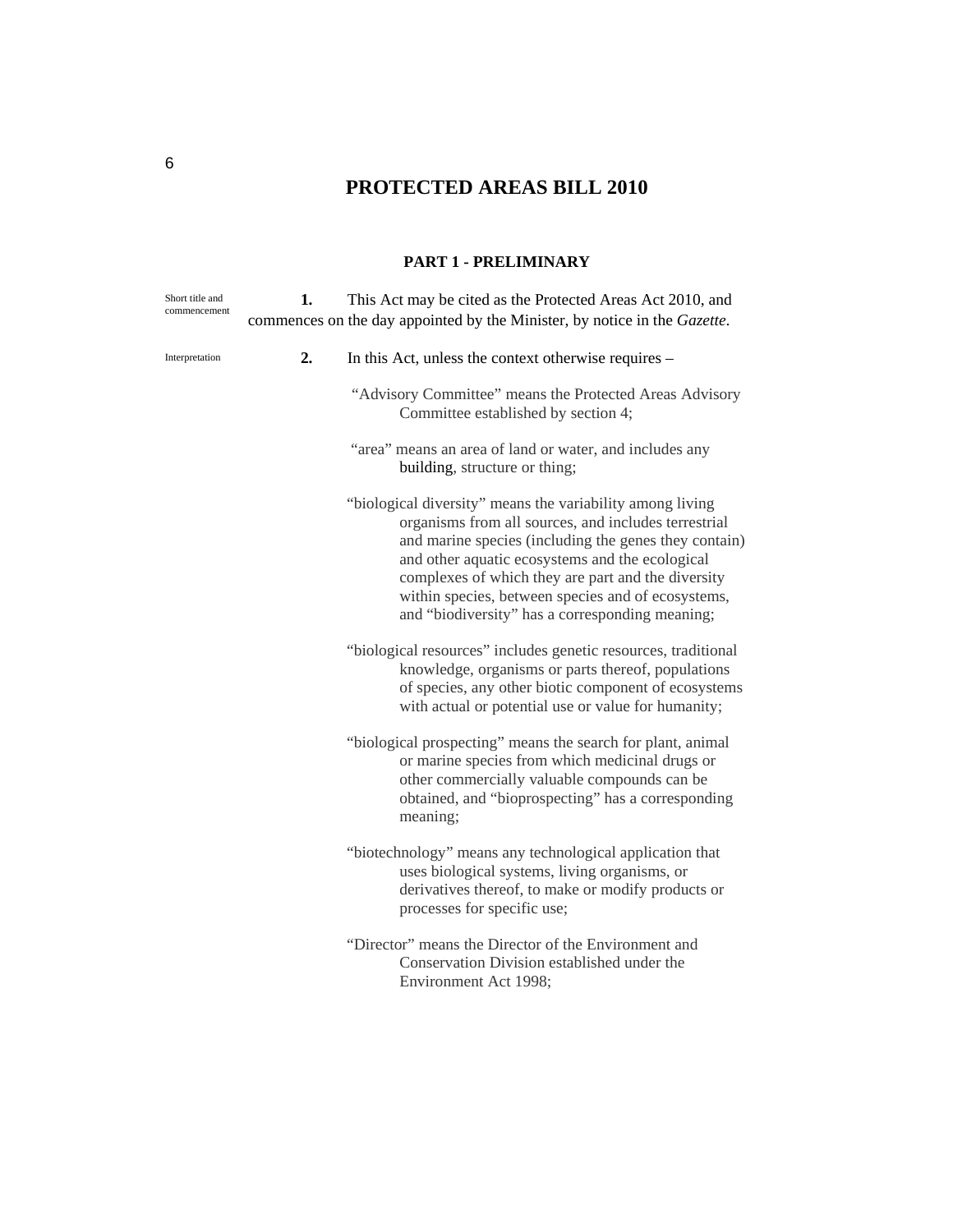- "ecosystem" means a dynamic complex of plant, animal and marine species and micro-organism communities and their non-living environment interacting as a functional unit;
- "Fund" means the Protected Areas Trust Fund established under Part 4;
- "genetic material" means any material of plant, animal, marine species, microbial or other origin containing functional units of heredity;
- "genetic resource" means genetic material of actual or potential value;
- "habitat" means the place or type of site where an organism or population naturally occurs;
- "inspector" means a person appointed as such under section 19;
- "management committee" means a management committee of a protected area appointed under section 12;
- "non-governmental organisation" means any group, body or entity whether or not established by law (other than any governmental body, authority or agency) responsible for financing, managing, administering, regulating or controlling any matter relating to this Act;
- "permit" means a permit issued under section 17 for biological diversity research or biological prospecting research;
- "protected area" means an area declared under Part 3;
- "sustainable use" means the use of components of biological diversity in a way and at a rate that does not lead to the long-term decline of biological diversity, thereby maintaining its potential to meet the needs and aspirations of present and future generations;

"technology" includes biotechnology.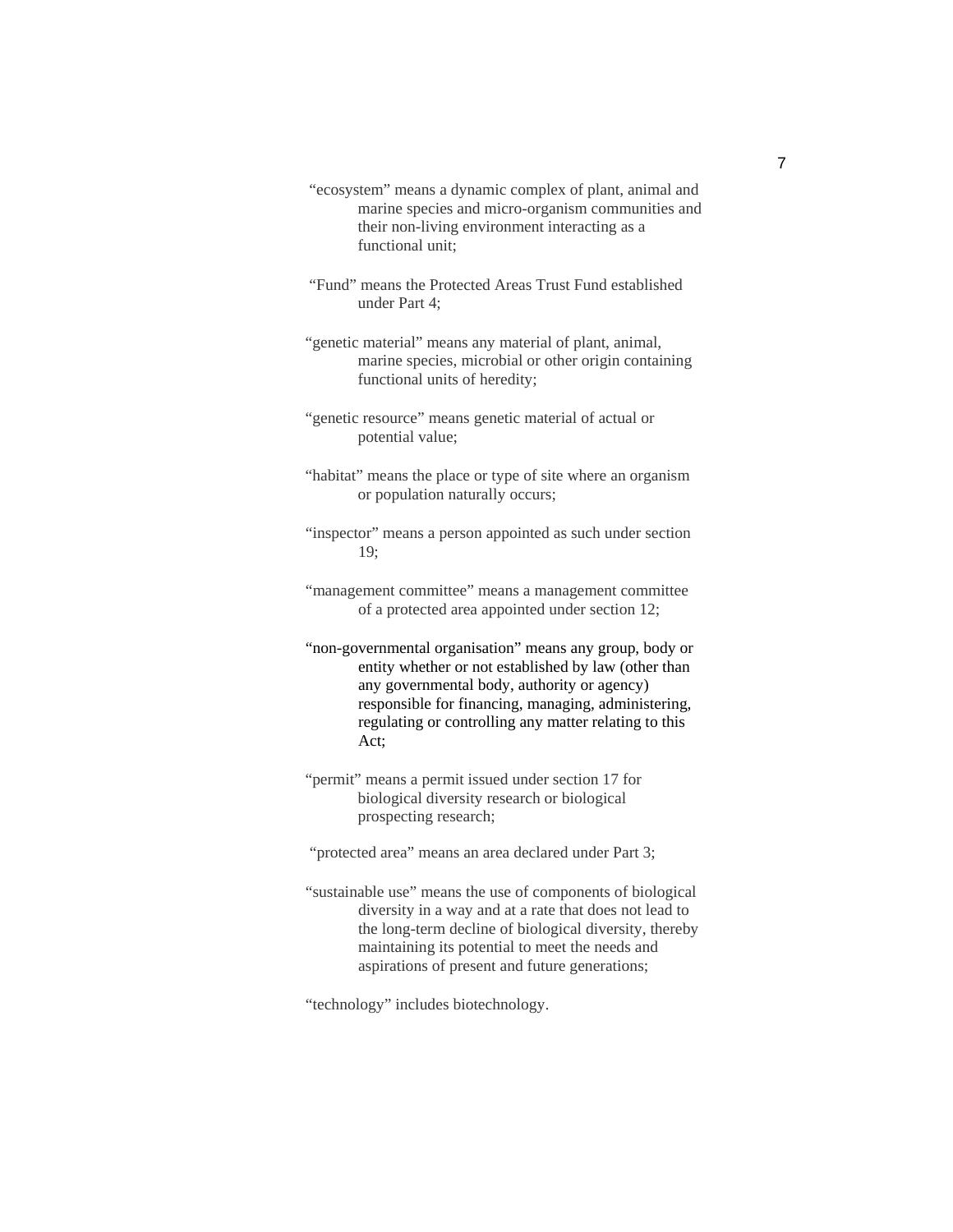| 3. |  | The objects of this Act are $-$ |
|----|--|---------------------------------|
|    |  |                                 |

- (a) to establish a system of protected areas or areas where special measures need to be taken to conserve biological diversity;
- (b) to develop, where necessary, guidelines for the selection, establishment and management of protected areas or areas where special measures need to be taken to conserve biological diversity;
- (c) to regulate or manage biological resources important for the conservation of biological diversity whether within or outside protected areas, with a view to ensuring their conservation and sustainable use;
- (d) to promote the protection of ecosystems, natural habitats and the maintenance of viable populations of species in natural surroundings;
- (e) to promote environmentally sound and sustainable development in areas adjacent to protected areas with a view to furthering protection of the protected areas; and
- (f) to rehabilitate and restore degraded ecosystems and promote the recovery of threatened species, such as, through the development and implementation of plans or other management strategies.

#### **PART 2 –ESTABLISHMENT, FUNCTIONS AND POWERS OF THE PROTECTED AREAS ADVISORY COMMMITTEE**

**4.** (1) This section establishes the Protected Areas Advisory Committee consisting of the following members who are to be appointed by the Minister – Establishment of the Advisory **Committee** 

- (a) a chairperson;
- (b) a deputy chairperson;
- (c) four members to represent non-governmental organisations;

Objects of the Act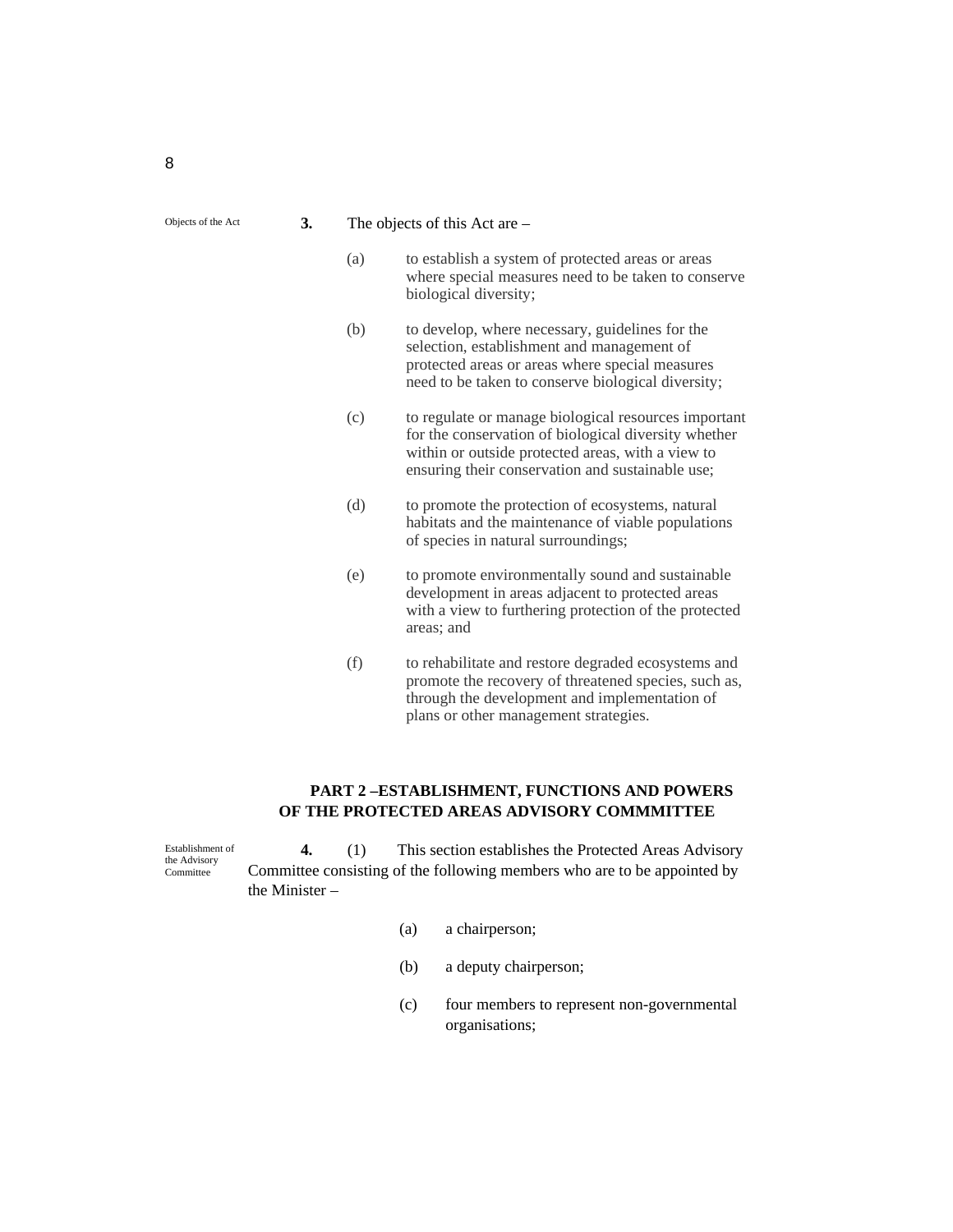(d) four other members.

(2) When appointing the members of the Advisory Committee, the Minister shall take into account experience and skills in resource and conservation management and representatives from the fishery and forestry industries.

(3) The Permanent Secretary may, in writing, designate a public officer within the Ministry responsible for this Act to be the Secretary to the Advisory Committee.

#### **5.** The functions of the Advisory Committee are –

Functions of the Advisory **Committee** 

- (a) to advise the Government on any policy matter in relation to this Act;
- (b) to advise on the carrying out, implementation and monitoring of the objects of this Act, as set out in section 3;
- (c) to assist formulate, develop, approve, implement, monitor and review a national bio-diversity strategy and action plan, in collaboration with the relevant stakeholders, including non-governmental organisations;
- (d) to formulate and approve a code of conduct relating to the standards and conduct of non-governmental organisations which deals with matters relating to this Act, in collaboration with them;
- (e) to advise the Minister on matters relating to the implementation of the Convention on the Biological Diversity, and any other matter relating to this Act; and
- (f) to perform other functions given to it under this Act or any other written law.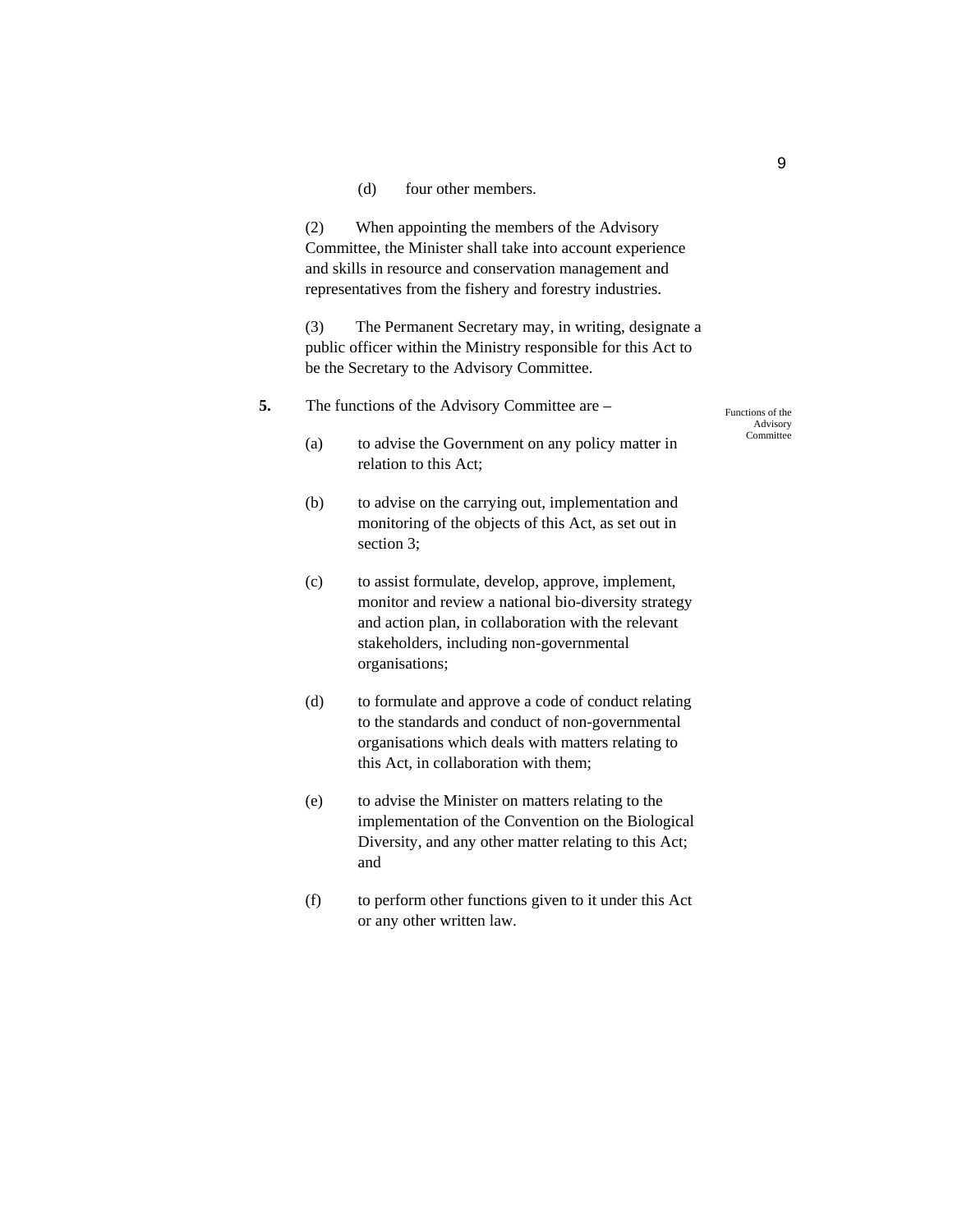10

- (a) to assist the Government to carry out regular review of the policies relating to and of this Act;
- (b) to assist in the implementation and enforcement of this Act;
- (c) to oversee and supervise the functions of management committees;
- (d) to enter and inspect any declared protected areas;
- (e) if requested by the Minister, to carry out any inquiry and make a report to the Minister on any matter relating to this Act;
- (f) to negotiate and provide advice on matters in relation to permits;
- (g) to require holders of permits to provide reports to it;
- (h) to require non-governmental organisations dealing with matters relating to this Act to provide reports on their activities to it; and
- (i) to exercise any other power conferred upon it under this Act or any other written law.

(2) Any non-governmental organisation that submits any report under subsection (1)(h) may, after consulting the Advisory Committee, indicate part of the report that is not to be disclosed because it is confidential except with the prior written consent of the non-governmental organisation or by order of a court or as authorised under any other written law.

(3) A person who contravenes subsection (2) commits an offence and is liable on conviction to a fine not exceeding 2,000 penalty units.

Powers of the Advisory **Committee**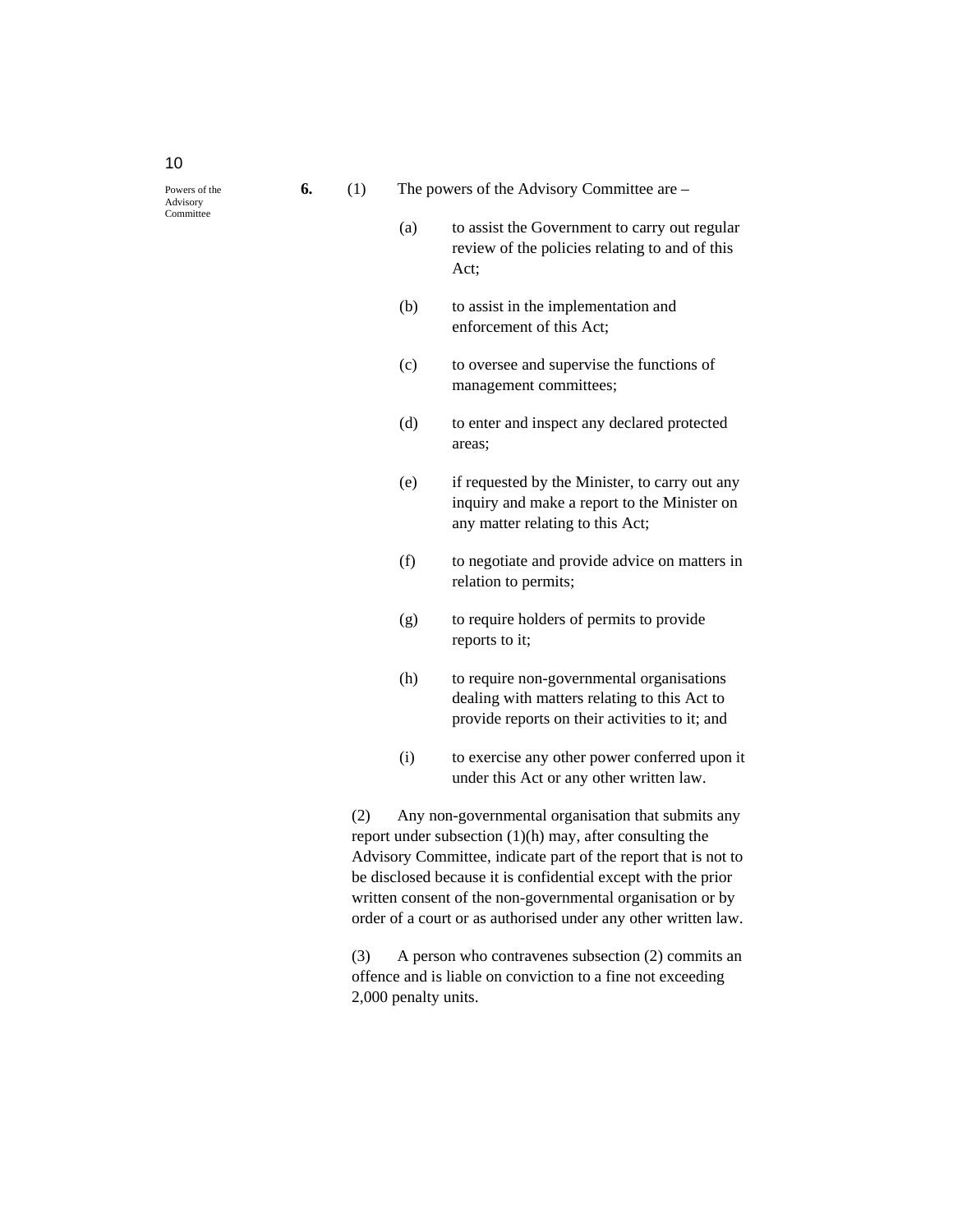**7.** The Advisory Committee may, with the approval of the Minister, delegate by notice in the *Gazette* its functions or powers to provincial governments or other organisations or persons.

**8.** (1) The Advisory Committee shall meet at least once every three months to be convened by the Chairperson.

> (2) The Chairperson or the Deputy Chairperson shall preside at a meeting.

(3) If the Chairperson and the Deputy Chairperson are both absent, the members present may select a member to preside at that meeting.

(4) The quorum of the Advisory Committee is five members.

(5) The presiding member has an ordinary vote and in the case of equality of votes has a casting vote.

(6) A member who has an interest in any matter before the Advisory Committee shall disclose the interest to the Committee.

(7) A member who declares an interest under subsection (6) shall not take part in the deliberations and voting on the matter.

(8) The Advisory Committee may regulate its own procedures, subject to this Act.

**9.** The members of the Advisory Committee are entitled to prescribed allowances.

#### Allowances

Declaration of protected areas

### **PART 3 – DECLARATION AND PROTECTION OF PROTECTED AREAS**

**10.** (1) The Minister may, on the recommendation of the Director, declare by order in the *Gazette* any area as a protected area of biological diversity significance if the area –

11 Delegation of

functions and powers

> Meeting procedures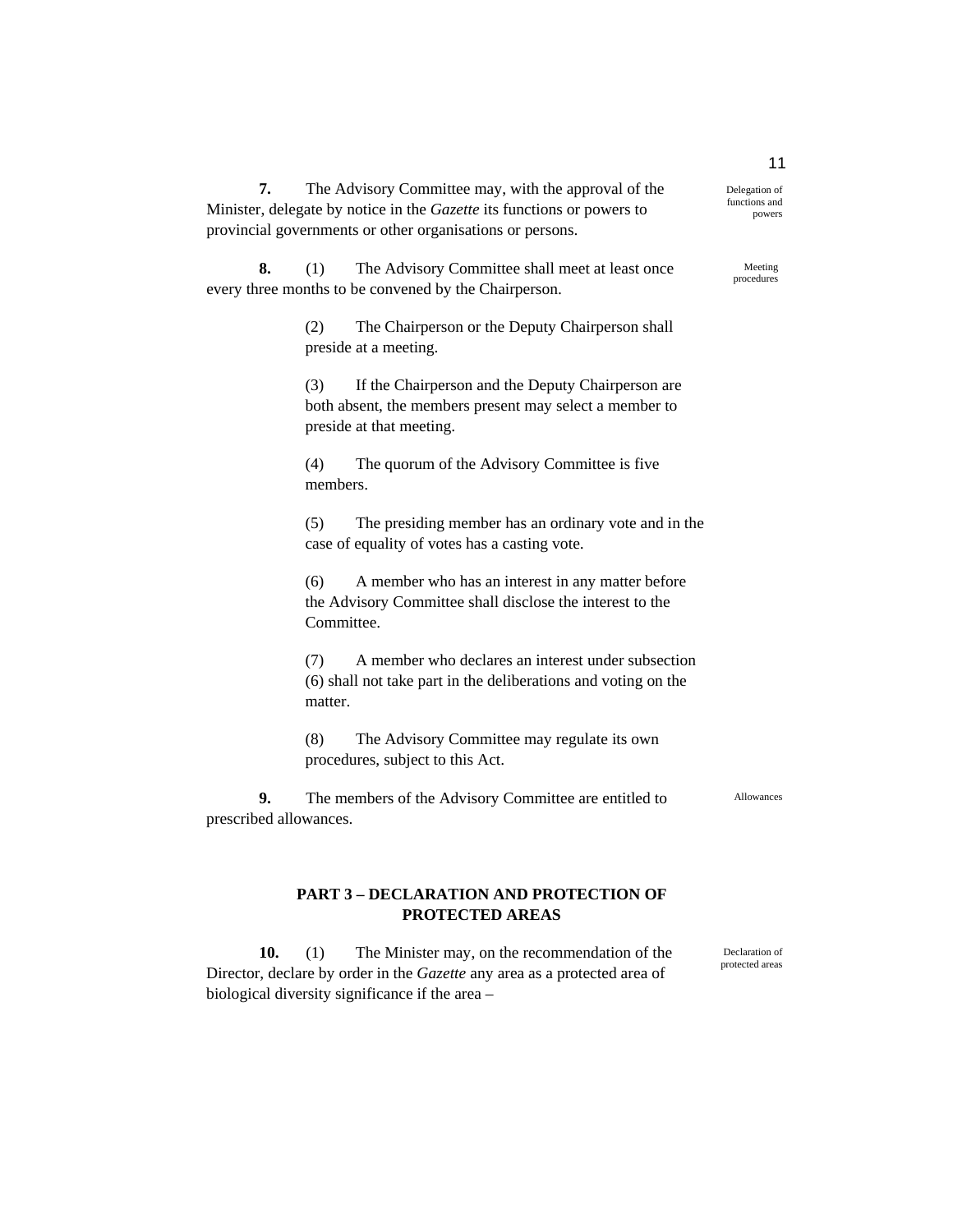- (a) possesses significant genetic, cultural, geological or biological resources;
- (b) constitutes the habitat of species of wild fauna and flora of unique national or international importance;
- (c) merits protection under the Convention Concerning the Protection of World Cultural and Natural Heritage; or
- (d) requires special measures to be taken to conserve biological diversity.
- (2) Before making any recommendations to the Minister, the Director shall –
	- (a) conduct meetings and consultation with the owners of the area or other persons who may be affected by the proposed declaration;
	- (b) undertake consultation with the relevant Ministries and relevant provincial government;
	- (c) carry out field study appraisal and assess and evaluate the biodiversity significance of the area;
	- (d) verify the rights and interests in the area;
	- (e) identify, assess and evaluate the conservation, protection and management options for the area; and
	- (f) publish in a newspaper having wide circulation in Solomon Islands a prescribed public notice setting out the area to be declared and the biodiversity significance of the area.

(3) The public notice published under subsection (2)(f) shall provide for a period of not less than thirty days in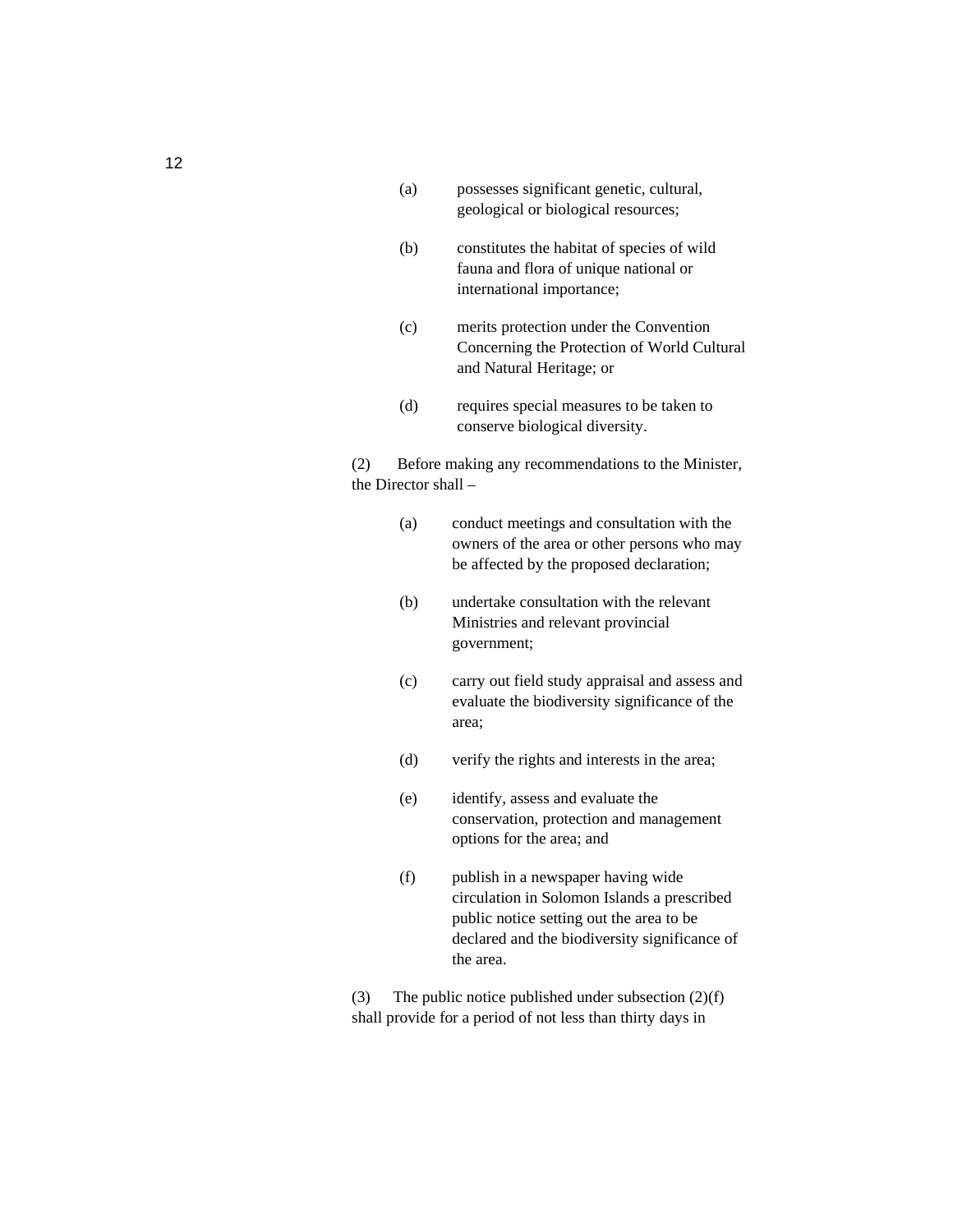which any person may, in writing, object to or support the proposed declaration.

(4) The owner of any area, including any nongovernmental organisation managing a conservation area, may apply to the Director for the area to be declared by the Minister as a protected area.

(5) When the Director receives an application under subsection (4), the Director shall follow the procedures set out in subsection (2)(b) to (f).

(6) The Minister shall declare any area proposed under subsection (4) as a protected area, if the Director recommends to the Minister that the area complies with subsections  $(1)$  and  $(7)(a)$ ,  $(b)$  and  $(d)$ .

(7) The Minister shall, before declaring an area as a protected area under subsection (1), ensure that –

- (a) the conservation objectives of the protected area are identified and are in accordance with sound conservation practices;
- (b) the boundaries of the area are accurately identified, or otherwise demarcated and surveyed;
- (c) the consent and approval are obtained from persons having rights or interests in the area; and
- (d) an appropriate conservation, protection or management plan is developed for the area to ensure that the conservation objectives of the protected area will be achieved.

(8) The Minister may, on the recommendation of the Director, amend, vary, suspend or revoke the protected area by order in the *Gazette*, in accordance with the prescribed procedures.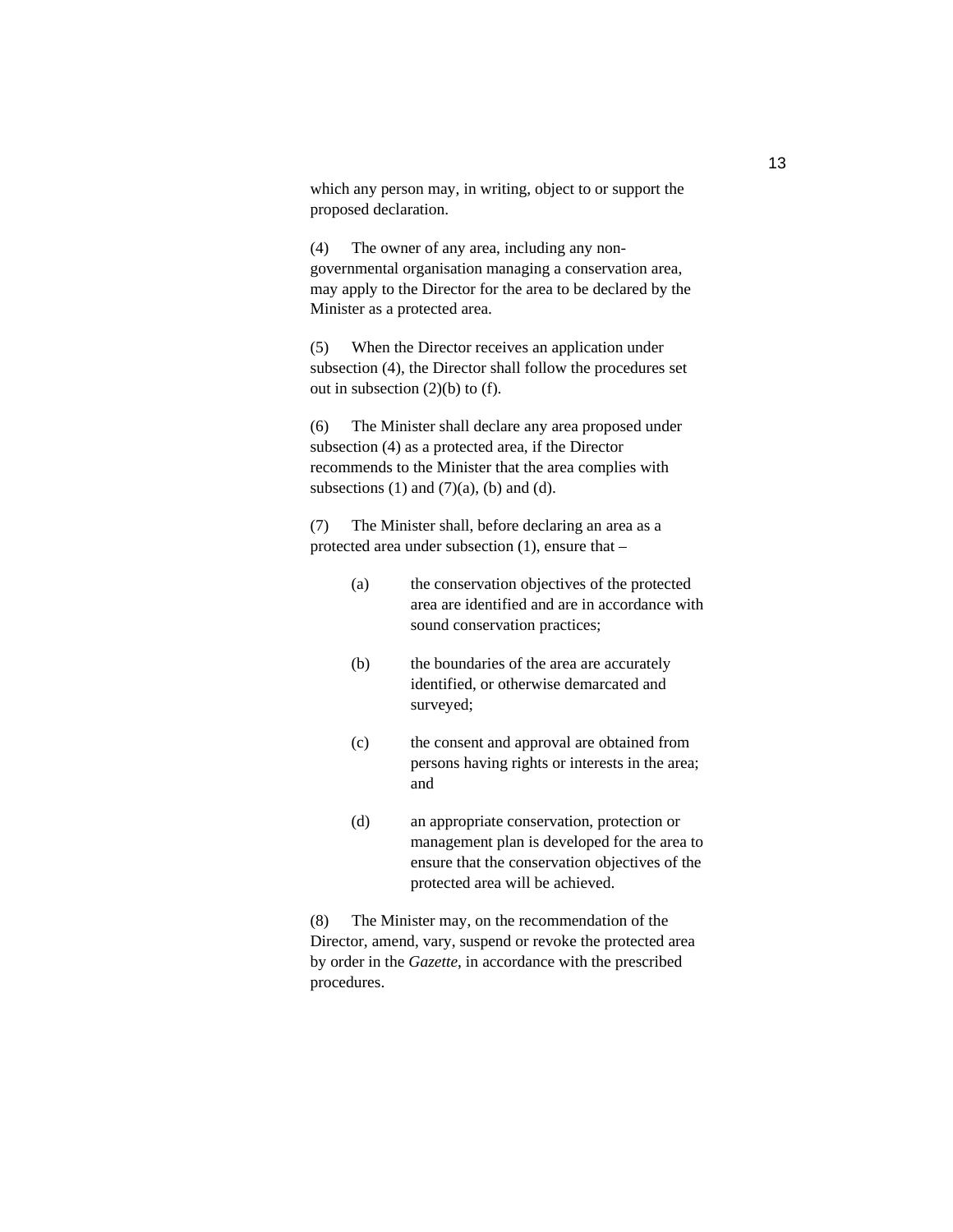(9) Any amendment or variation to any protected area shall follow the procedures set out in this section.

**11.** (1) The Director shall establish and maintain a register of protected areas. Register of protected areas

> (2) The Minister responsible for Forests or the Minister responsible for Fisheries may recommend to the Minister any area within his respective responsibility that has been protected or declared under the written law relating forestry or fishery to be registered under the register of protected areas if the area meets any requirement under section 10(1).

> (3) The Minister may, upon receiving any recommendation under subsection (2), approve the registration of the area as a protected area if the Director recommends to the Minister that the area meets any requirement under section  $10(1)$  and section  $10(7)(a)$ , (b) and (d).

**12.** (1) The Advisory Committee may appoint management committees consisting of owners of the protected areas, public officers, provincial government officers and any other persons to manage one or more protected areas.

> (2) Notwithstanding subsection (1), a management committee may consist of –

- (a) only persons who are residing in the vicinity of the protected area; or
- (b) persons who are responsible for the administration and management of such area under any existing agreement, arrangement or understanding in relation to matters under this Act or other written laws regulating the environment.
- (3) The functions of a management committee are
	- (a) to develop, formulate, implement, monitor and review conservation, protection or

Management committees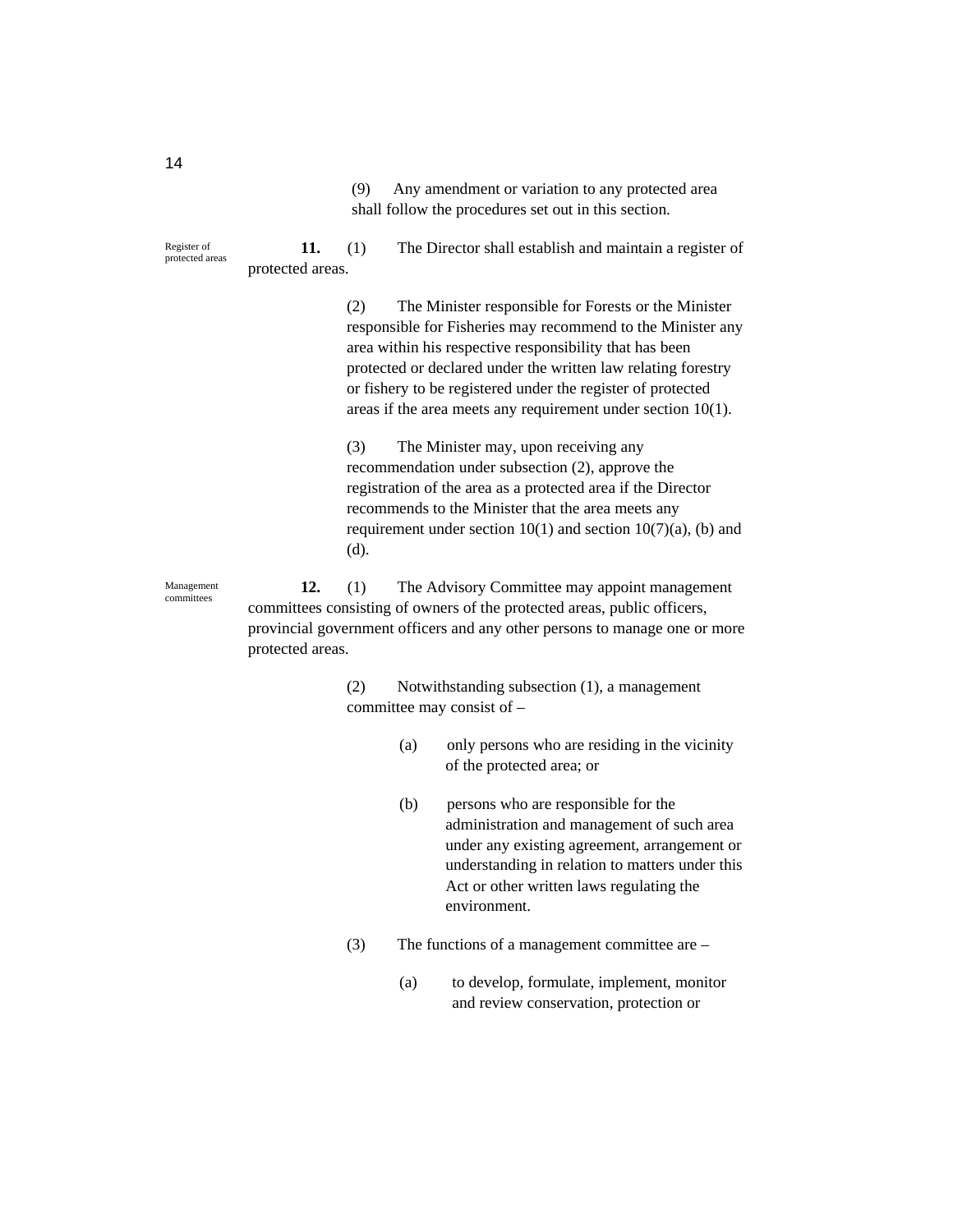management plan in respect of its protected area;

- (b) to manage the protected area under its control and supervision;
- (c) to perform any other function the Advisory Committee may assign in writing to the management committee or given to the management committee under this Act or any other written law.

(4) The Advisory Committee may provide technical support to a management committee.

(5) The members of a management committee are entitled to prescribed allowances.

(6) The meeting procedures of management committees are to be prescribed by regulations.

#### **PART 4 – PROTECTED AREAS TRUST FUND**

**13**. (1) The Protected Areas Trust Fund is established under this section as a special fund under section 100(2) of the Constitution.

- (2) The Fund shall consist of the following–
	- (a) moneys appropriated by Parliament for the purpose of the Fund;
	- (b) any donation or bequests to the Fund from sources other than from public funds;
	- (c) any interest accrued to the Fund.

**14.** The Funds shall be managed in accordance with the Public Finance and Audit Act (Cap.120) and any financial instructions issued under that Act.

Management of

the Fund

Establishment of the Fund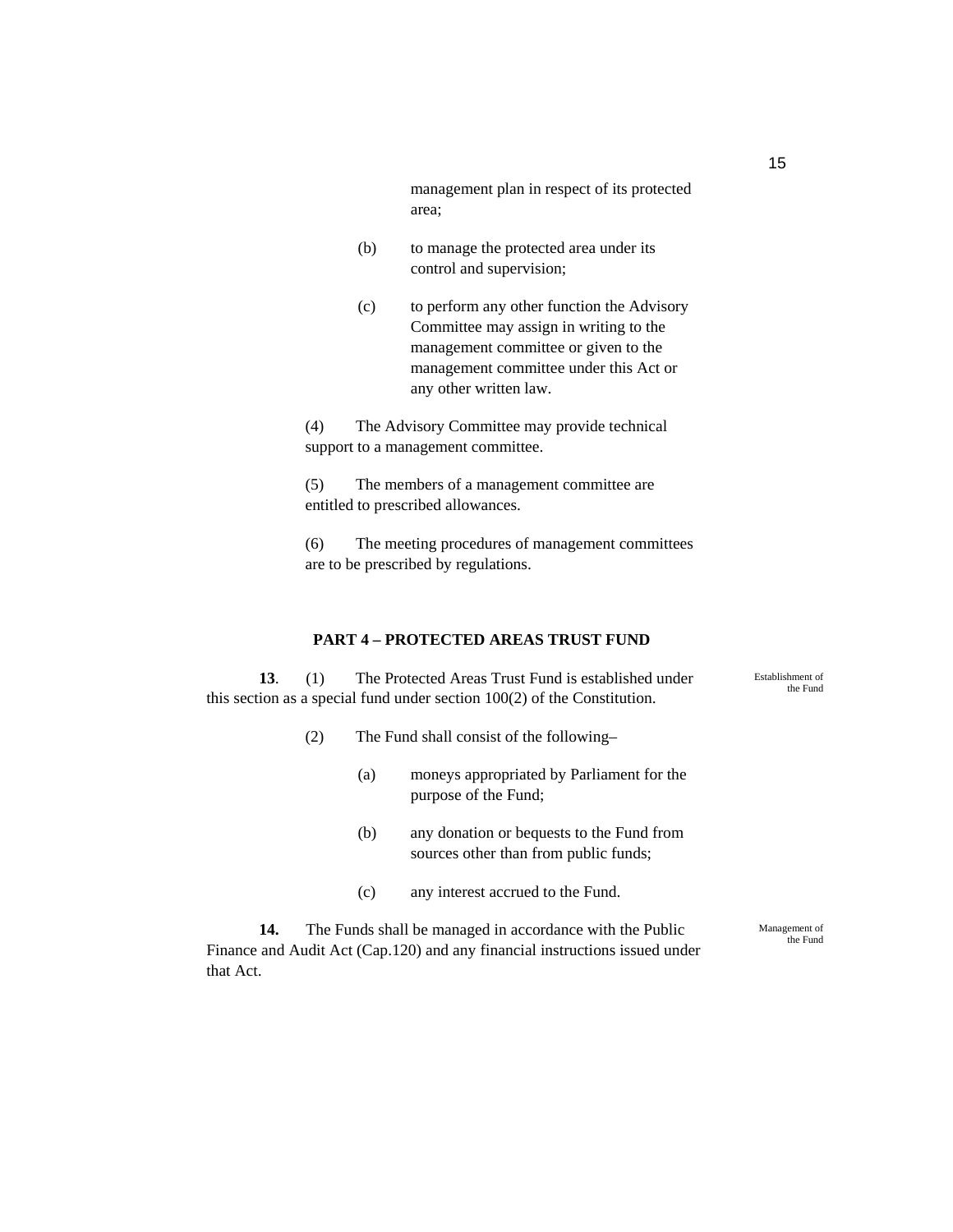**15.** The Funds shall, on the advice of the Advisory Committee, be used for the establishment, management and other matters relating to protected areas or for other purposes as are prescribed by regulations. Purpose of the Fund

#### **PART 5 – REGULATION OF BIOLOGICAL DIVERSITY RESEARCH AND BIOLOGICAL PROSPECTING**

**16.** (1) No person shall undertake any biodiversity research or bioprospecting research except with a permit issued under this Part. Prohibition of biodiversity or bioprospecting research

> (2) Part III of the Wildlife Protection and Management Act 1998 applies to the importation and exportation of specimens in relation to a permit.

(3) A person who contravenes subsection (1) commits an offence and is liable on conviction to a fine not exceeding 500,000 penalty units or to imprisonment for a term not exceeding five years.

Power to issue permits

**17.** (1) The Advisory Committee has the power to issue a permit, subject to other terms and conditions the Advisory Committee may determine, authorising the holder to undertake biodiversity research or bioprospecting research or both.

> (2) Any bioprospecting research permit and the relevant agreement mentioned under section 18(5)(b) require the prior endorsement of Cabinet.

(3) The power under subsection (1) includes the following powers –

- (a) to refuse the application for the permit;
- (b) to vary, suspend or cancel the permit;
- (c) to impose, vary, suspend or cancel conditions of the permit.
- (4) The permit shall be issued in the prescribed form.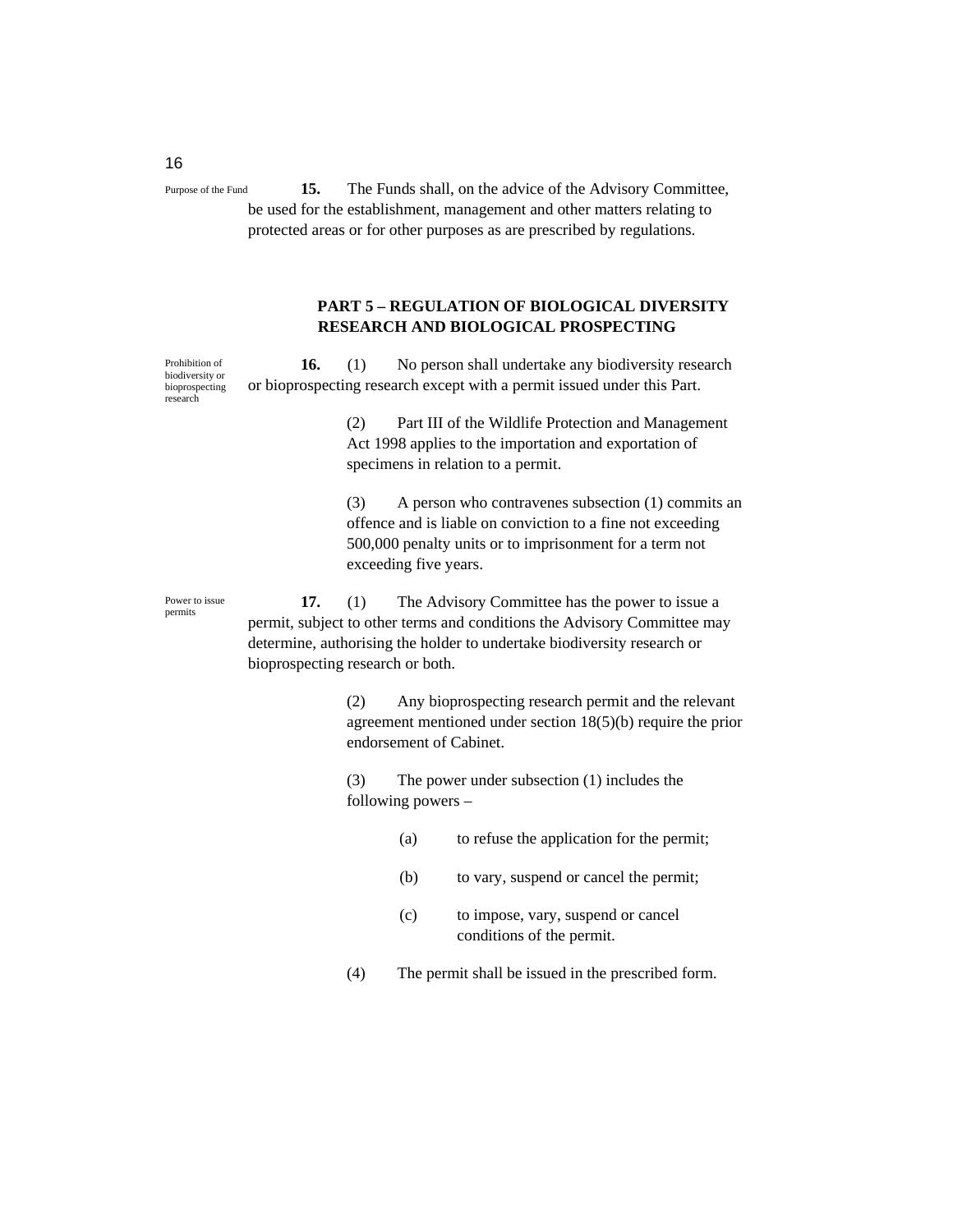(5) The Advisory Committee shall give reasons for refusing an application for the permit.

(6) The Advisory Committee shall give the permit holder an opportunity to be heard if the Advisory Committee decides to cancel or to vary or impose new conditions on the permit.

(7) A permit shall not be transferred or assigned to any other person.

(8) A permit that is transferred or assigned contrary to subsection (7) shall be void.

**18.** (1) A person may, in the prescribed form accompanied by the prescribed fee, apply to the Director for a permit.

Application for permits

- (2) The prescribed form shall set out
	- (a) the full particulars of the applicant, including a list of persons who may be involved in the research;
	- (b) nature, extent, type and method of research;
	- (c) beneficiaries to the research; and
	- (d) any other relevant information.

(3) When the Director receives an application, the Director shall within the prescribed period forward the application to the Advisory Committee for the processing and consideration of the application.

(4) The Advisory Committee may require the applicant to provide further information to it when determining an application for a permit.

(5) Subject to section 17(2), the Advisory Committee shall not approve any application for a permit involving customary land or customary fishing areas unless the Advisory Committee is satisfied that –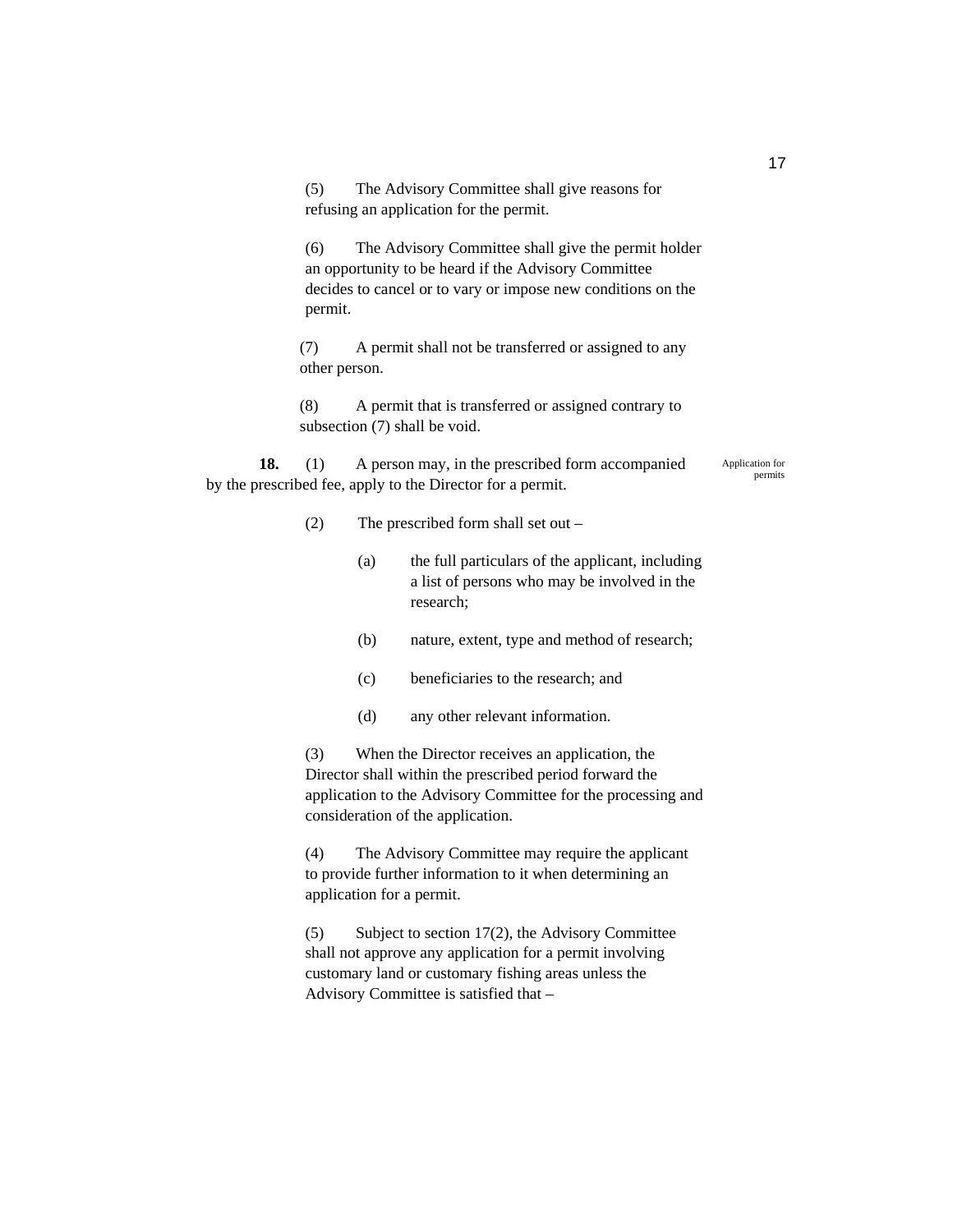- (a) the written consent of the owners of the customary land or fishing areas is attached to the application;
- (b) an agreement is entered into with the owners relating to right of access, acquisition of biological resource, technology transfer, monetary benefit or compensation on the biological prospecting, acquisition of biological resources or for any commercial benefit that may be obtained as a result of the permit;
- (c) the applicant has submitted a plan outlining the nature and extent of the research, investigation and sampling method, specimens to be removed and a monitoring and auditing system to verify all activities to be undertaken;

(6) When the Advisory Committee has made a decision on the application, the Director shall as soon as possible inform the applicant, including the reasons for the decision if refused and the right of appeal under section 23.

#### **PART 6 –ENFORCEMENT AND OTHER OFFENCES**

**19.** (1) The Minister may, on the recommendation of the Director, appoint public officers, provincial government officers or any other person as inspectors for the purposes of enforcing the provisions of this Act, in accordance with the prescribed terms and conditions.

> (2) The Director shall issue an identification card to any officer or person appointed under subsection (1), which shall be returned to the Director upon cessation of appointment.

Appointment of inspectors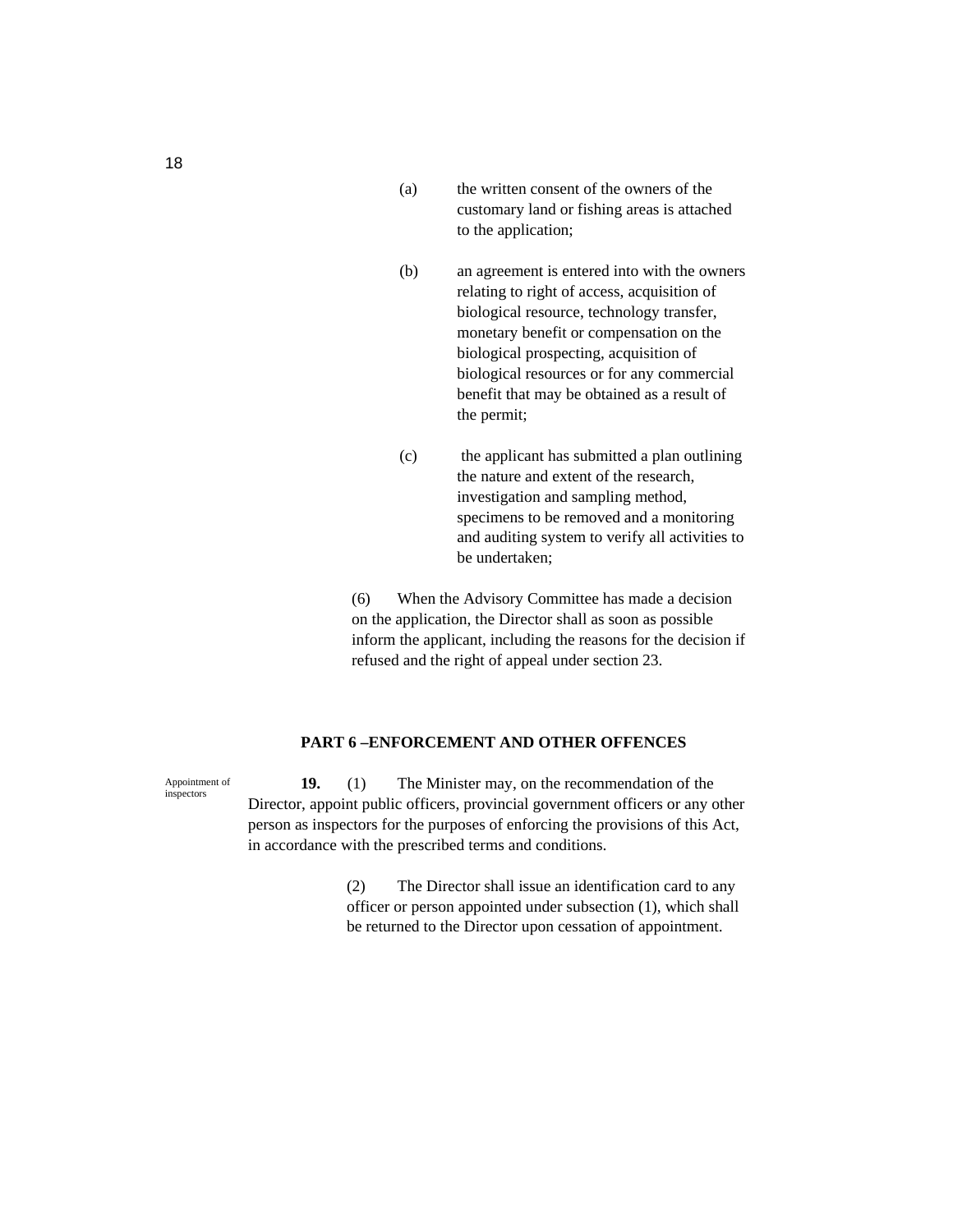**20.** (1) Subject to any directions issued by the Advisory Committee, the powers of inspectors are –

- (a) to inspect any protected area in order to ascertain whether a provision of this Act has been contravened;
- (b) to prepare any report on any matter within the protected area upon any written directions by the Advisory Committee;
- (c) to assist a management committee in the management and protection of its protected area;
- (d) to stop and search any person, vessel, vehicle or thing within a protected area if the inspector has reasonable ground to believe that the person has contravened this Act in relation to any protected matter within the protected area;
- (e) to require any person who is undertaking any biodiversity research or bioprospecting research to produce his permit for inspection;
- (f) to stop any person carrying out any biodiversity research or bioprospecting research who is without a permit or cannot produce such permit;
- (g) to report any contravention of this Act to the Police.

(2) The Minister may, in consultation with the Director of Public Prosecutions, appoint suitably qualified persons, including any inspector if the inspector is so qualified, to institute proceedings in relation to the offences under this Act.

**21.** A person who, in any way, obstructs any person when performing any function or powers under this Act commits an offence and is liable on conviction to a fine not exceeding 10,000 penalty units.

Offence of obstruction

Powers of inspectors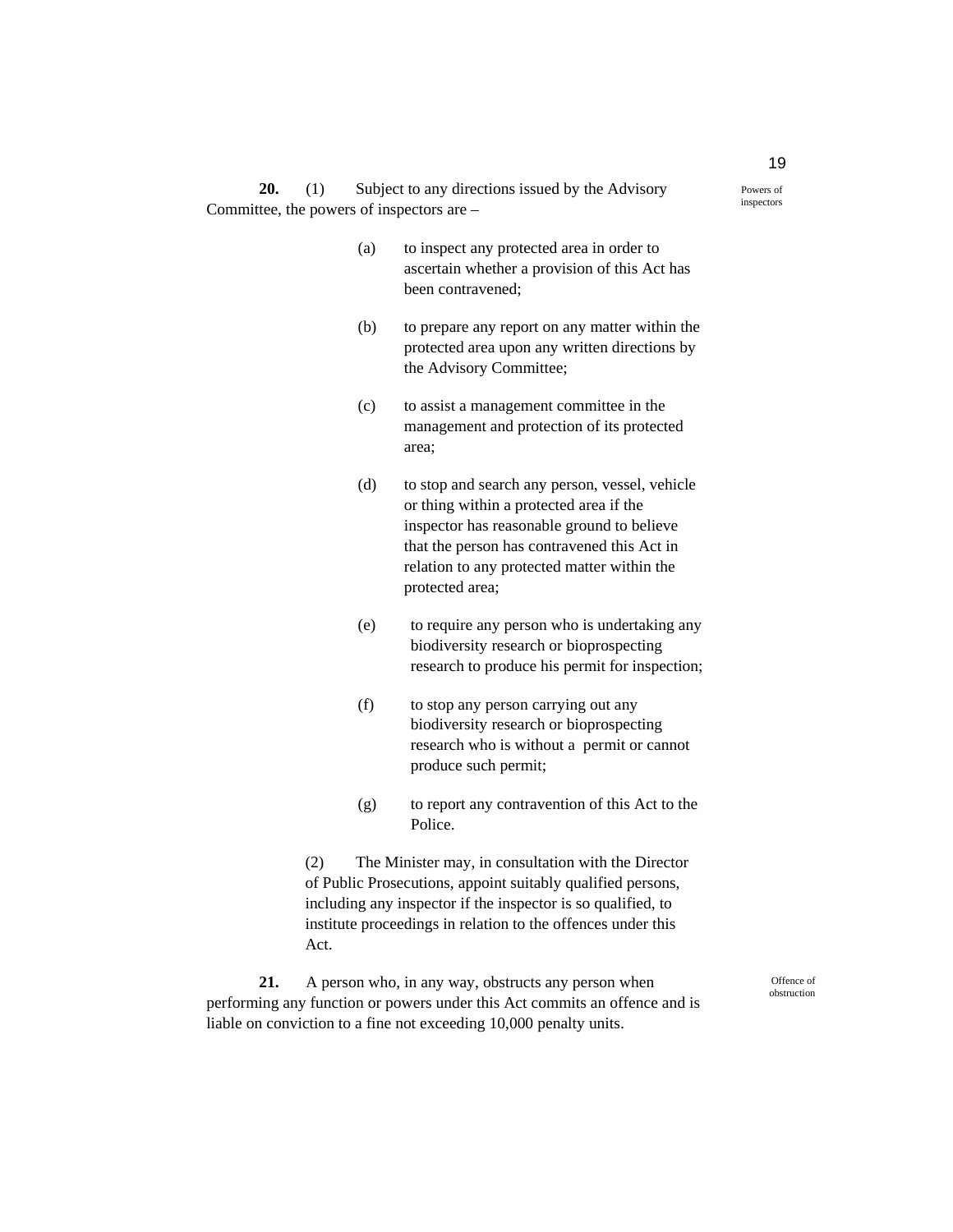**22.** (1) An inspector may issue infringement notices, in the prescribed form, for breach of any offence under this Act or any regulation.

- (2) Regulation shall
	- (a) prescribe a list of offences to be the subject of infringement notices; and
	- (b) prescribe the fixed penalties, which shall be an amount not exceeding one-fifth of the maximum penalty units specified for that offence.
- (3) Infringement notices shall
	- (a) set out the name and address of the offender;
	- (b) set out the offence prescribed for infringement notice;
	- (c) set out the prescribed fixed penalty;
	- (d) provide for payment of the fixed penalty, whether or not the offence is admitted, and for election to the court if the offence is disputed, including the venue for payment; and
	- (e) set out any other prescribed information.

(4) Any infringement notice shall be issued on behalf of the Director.

(5) If the fixed penalty is paid in full, including any incidental costs, no further proceedings shall be instituted against the person in respect of that offence.

#### **PART 7 – MISCELLANEOUS**

**23.** (1) A person who is aggrieved by the decision of the Advisory Committee under Part 5 may appeal to the Minister, within twentyeight days from the date of the decision, who shall hear and determine the appeal and if the appeal is allowed refer the matter to the Advisory Committee for its reconsideration.

Appeal

20

Infringement notices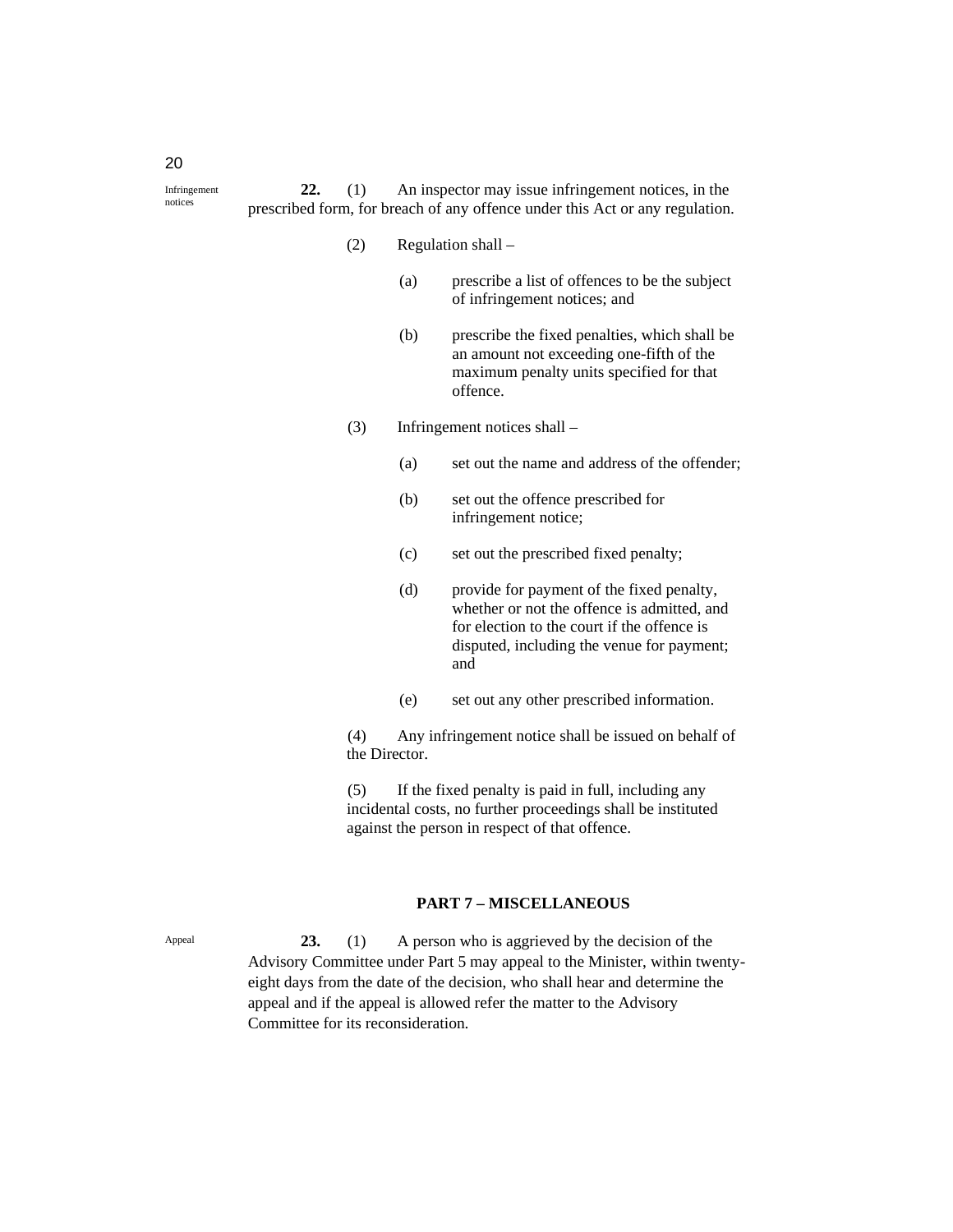(2) The Minister may appoint a panel consisting of a legal practitioner and not more than two other members to hear the appeal and make a report to the Minister, including any recommendation on whether or not the appeal should be allowed.

**24.** The Minister may make regulations to give effect to the provisions of or for the purposes of this Act, and in particular –

- (a) to prescribe fees and forms for the purposes of this Act;
- (b) to prescribe standards, guidelines or codes of environment practice for the purpose of this Act;
- (c) to prescribe classes of protected areas and any additional procedures;
- (d) to further regulate protection of protected areas;
- (e) to prescribe penalties for offences created under any regulations not exceeding 100,000 penalty units or to imprisonment for a term not exceeding two years;
- (f) to further regulate matters relating to biological prospecting, and in particular matters relating to genetic resources;
- (g) to provide for procedures for appeal; and
- (h) to make regulations in relation to matters required to be prescribed under this Act.

**25.** The Research Act (Cap. 152) does not apply to any biodiversity research and bioprospecting research.

> **26.** (1) Any existing permit issued under the Research Act (Cap.152) or under any agreement, arrangement or understanding before the commencement of this Act in relation to biodiversity or bioprospecting research shall continue except that such permit shall be regulated under this Act from the commencement of this Act.

> > (2) The Director may issue written directions to the holder of any permit under subsection (1) for compliance with the requirement of this Act.

Exclusion of Research Act

Transitional

21

Regulations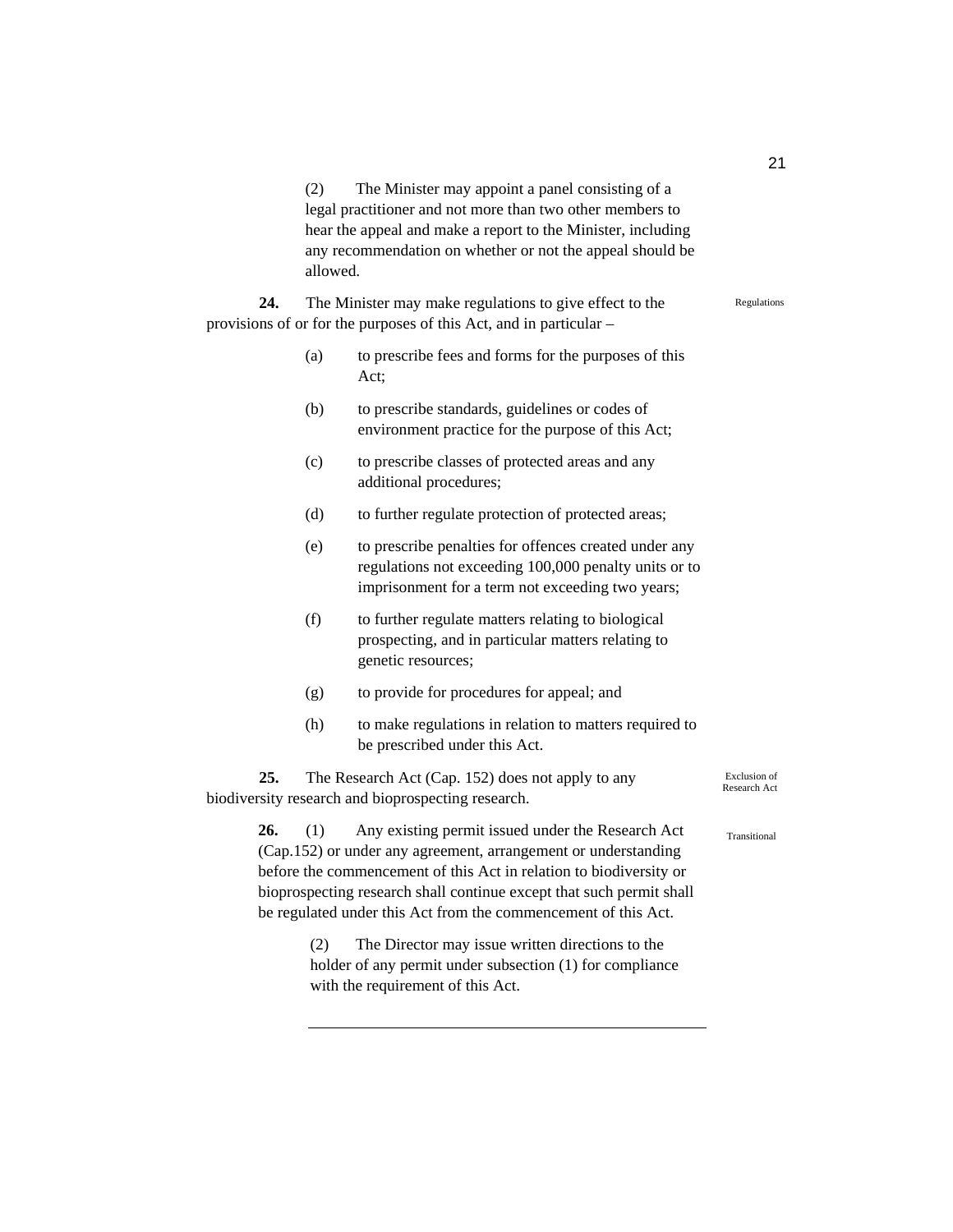## **PROTECTED AREAS BILL 2010**

#### **OBJECTS AND REASONS**

In addition to the objects in clause 3 of the Bill, the objects of the Bill are –

- (a) to establish a committee to be responsible the matters relating biodiversity;
- (b) to provide for mechanisms for the declaration of areas as protected areas;
- (c) to establish a trust fund for the management of protected areas;
- (d) to regulate biological prospecting and biological diversity research; and
- (e) to provide for enforcement provisions.

**................................................** 

### **MINISTER FOR ENVIRONMENT, CONSERVATION AND METEOROLOGY**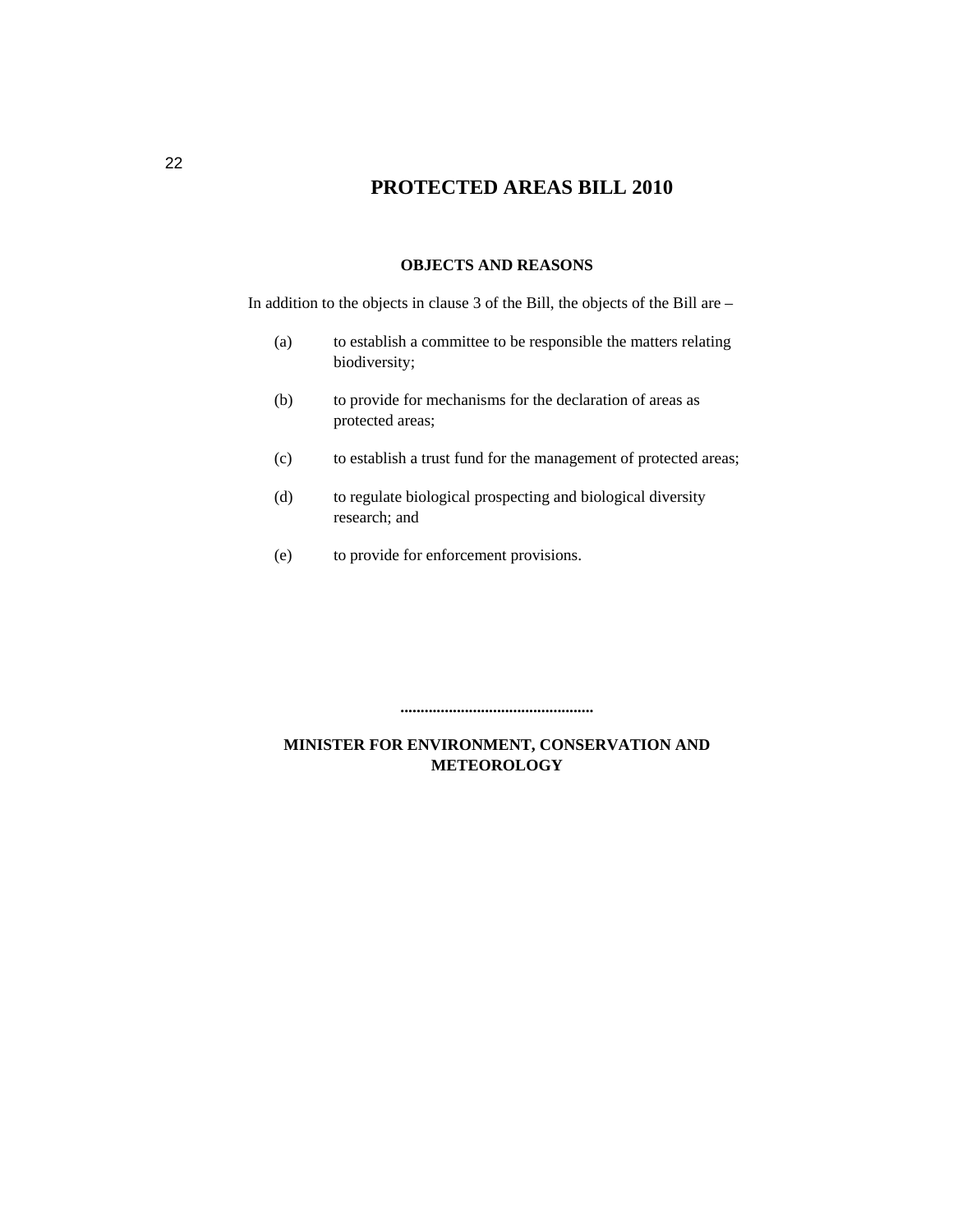#### **EXPLANATORY MEMORANDUM**

- Clause 1 Provides for the short title and commencement provisions to be appointed by the Minister in the Gazette. Clause 2 Defines certain terms used in the Bill. Most of the technical environmental terms are the definitions used in the Convention; Clause 3 Sets out the objects of the Bill primarily targeting conservation of certain areas of biological diversity significance and regulation of biological diversity and prospecting research. Clause 4 Establishes the Protected Areas Advisory Committee consisting of ten members. Clause 5 Provides for the functions of the Advisory Committee. Clause 6 Provides for the powers of the Advisory Committee. Clause 7 Empowers the Advisory Committee to delegate its functions and powers. Clause 8 Sets out the meeting procedures of the Advisory Committee. Clause 9 Provides for the allowances of the Advisory Committee. Clause 10 Empowers the Minister to declare any area as a protected area if the area has biological diversity significance. The owners of an area have the right to apply voluntarily to the Minister to declare their area as a protected area. Any NGO that is managing an area that qualifies for protection can also apply. Clause 11 Establishes a register of protected areas. Clause 12 Provides for the appointment and functions of management committees of protected areas. The members can be entirely from persons living in the vicinity of the protected area or NOGs managing a such area.
- Clause 13 Establishes the Protected Areas Trust Fund.